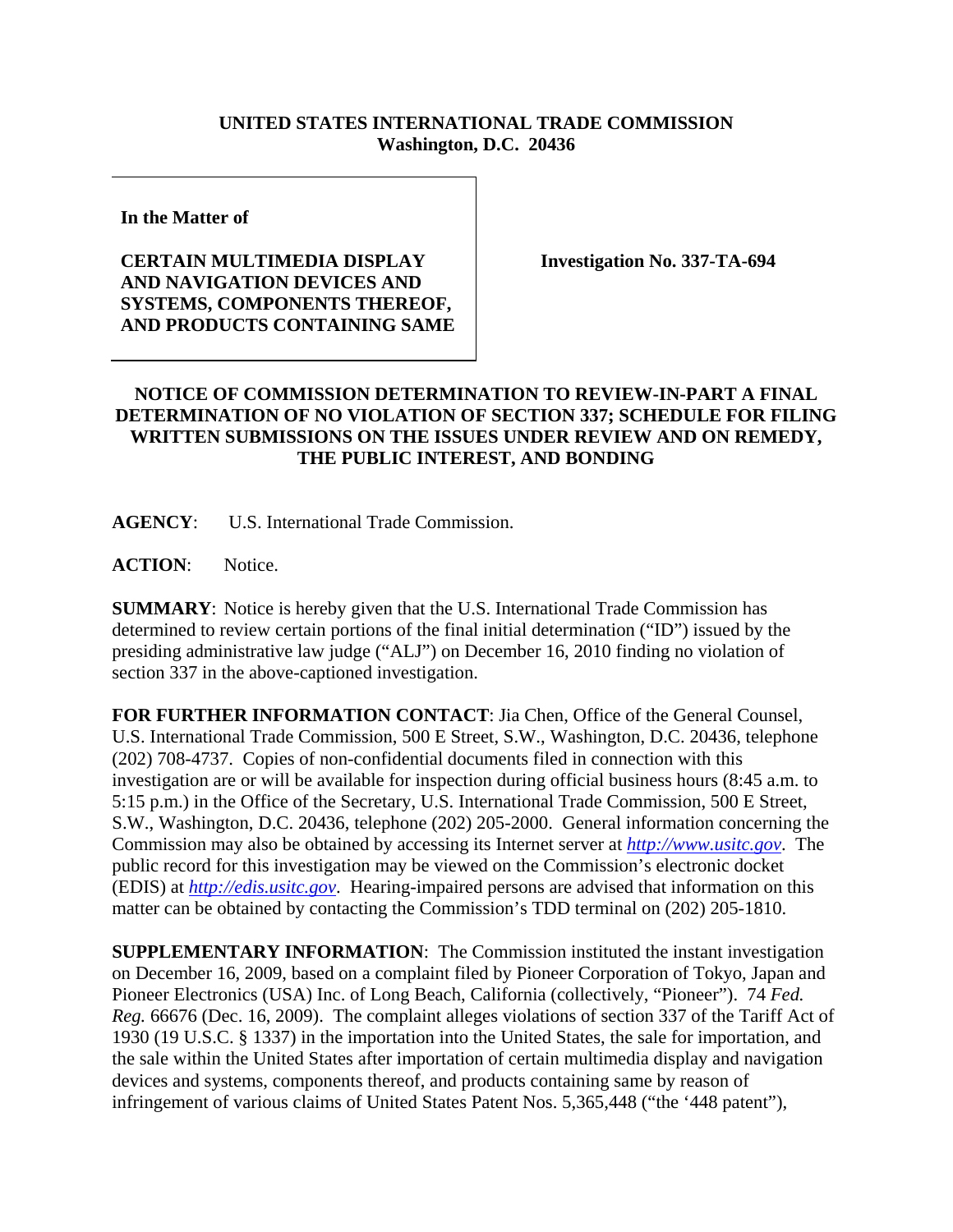5,424,951 ("the '951 patent"), and 6,122,592 ("the '592 patent"). The complaint names Garmin International, Inc. of Olathe, Kansas, Garmin Corporation of Taiwan (collectively, "Garmin") and Honeywell International Inc. of Morristown, New Jersey ("Honeywell") as the proposed respondents. Honeywell was subsequently terminated from the investigation, leaving only the Garmin respondents remaining.

 On December 16, 2010, the ALJ issued a final ID, including his recommended determination on remedy and bonding. In his final ID, the ALJ found no violation of section 337 by Garmin. Specifically, the ALJ found that the accused products do not infringe claims 1 and 2 of the '448 patent, claims 1 and 2 of the '951 patent, or claims 1 and 2 of the '592 patent. The ALJ further found that neither Garmin nor the Commission investigative attorney ("IA") has established that claims 1 and 2 of the '592 patent are invalid for obviousness under 35 U.S.C. § 103 or for failing to comply with the written description requirement under 35 U.S.C. § 112. With respect to remedy, the ALJ recommended that if the Commission disagrees with the finding of no violation, the Commission should issue a limited exclusion order directed to multimedia display and navigation devices and systems, and the components of such devices and systems, as well as a cease and desist order. The ALJ recommended that the limited exclusion order contain a certification provision. In addition, the ALJ recommended, in the event that a violation is found, that Garmin be required to post a bond equal to 0.5 percent of the entered value of any accused products that Garmin seeks to import during the Presidential review period.

 On January 5, 2011, Pioneer, Garmin, and the IA each filed a petition for review of the ALJ's final ID. On January 9, 2011, Pioneer filed a consolidated reply to Garmin's and the IA's petitions for review. On the same day, Garmin filed a reply to Pioneer's petition for review and a separate reply to the IA's petitions for review. Also on the same day, the IA filed a consolidated reply to Pioneer and Garmin's petitions for review.

 Having examined the record of this investigation, including the ALJ's final ID and the submissions of the parties, the Commission has determined to review (1) the claim construction of the limitation "second memory means" recited in claim 1 of the '951 patent, (2) infringement of claims 1 and 2 of the '951 patent, (3) the claim construction of the limitations "extracting means" and "a calculating device" recited in claim 1 of the '592 patent, (4) infringement of claims 1 and 2 of the '592 patent, (5) validity of the '592 patent under the written description requirement of 35 U.S.C. § 112, and (6) the economic prong of the domestic industry requirement. No other issues are being reviewed.

 The parties should brief their positions on the issues on review with reference to the applicable law and the evidentiary record. In connection with its review, the Commission is particularly interested in responses to the following questions:

1. With respect to claim 1 of the '951 patent, does the claimed function of the limitation "second memory means" require "the read display pattern data" stored on the "second memory means" to be in the same data format with "said display pattern data . . . from said first memory mean"? Does the scope of the claimed function allow "display pattern data" stored on the "second memory means" to be derived from and to convey the same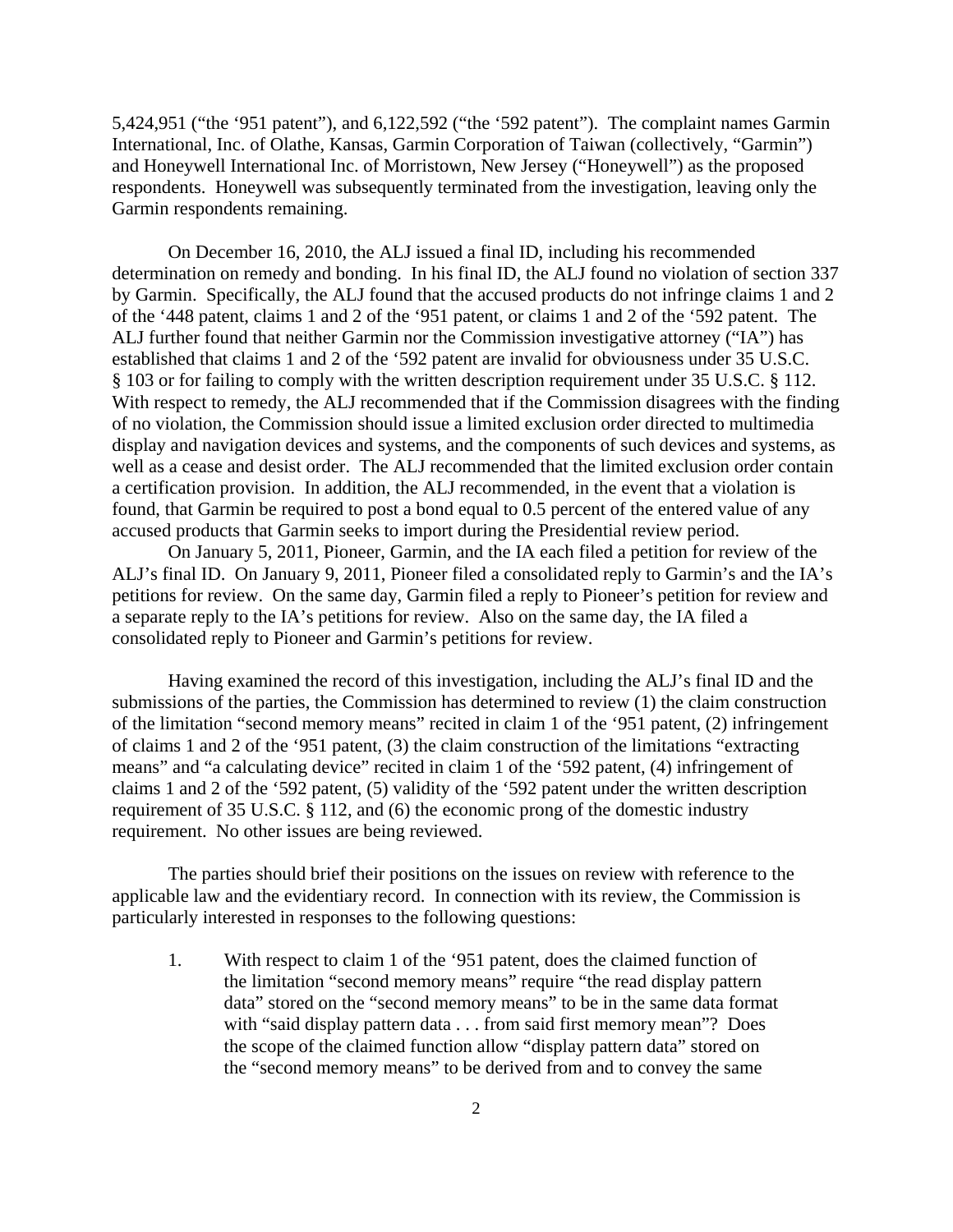conceptual information as "display pattern data" from the "first memory means," even though the display pattern data may be represented in different formats? Please provide support for your claim construction in the claims, the specification, the prosecution history, and any extrinsic evidence concerning how the claim would be understood by persons skilled in the art.

- 2. Assume that the scope of the claimed function of the "second memory means" limitation recited in claim 1 of the '951 patent encompasses "display pattern data" stored on the "second memory means" that are derived from and represented in a different format than the "display pattern data" from the "first memory means," where both "display pattern data" represent the same conceptual information. Do the accused product combinations, *i.e.*, the product combinations identified at the top of page 3 of complainant's petition for review, meet the "second memory means" limitation?
- 3. Assuming that the accused product combinations meet all of the recited limitations of claim 1 of the '951 patent, do they also meet dependent claim 2's limitation "wherein said second memory means has a plurality of memory locations to store said position coordinate data and said position display data to indicate said display pattern as a pair?" Please cite to all evidence in the record for support.
- 4. With respect to the proper construction of the function of the "extracting means" limitation recited in claim 1 of the '592 patent, does claim 1 require that the recited "plurality of locations" be physically segregated into different categories in memory in view of the intrinsic evidence (see, *e.g.*, '592 patent, Figure 27 and Col. 16).
- 5. If the answer to question 4 is yes, do the accused devices meet the "extracting means" limitation of the '592 patent?Please cite to all evidence in the record for support.
- 6. With respect to the proper construction of the corresponding structure of the "extracting means" limitation recited in claim 1 of the '592 patent, should the Commission modify the corresponding structure identified by the ALJ from the specification as "CPU programmed to read location data from memory and a CD-ROM drive, *wherein the memory is RAM configured to store the location data as depicted in Figure 27*." Please provide support for your claim construction in the claims, the specification, the prosecution history, and any extrinsic evidence concerning how the claim would be understood by persons skilled in the art.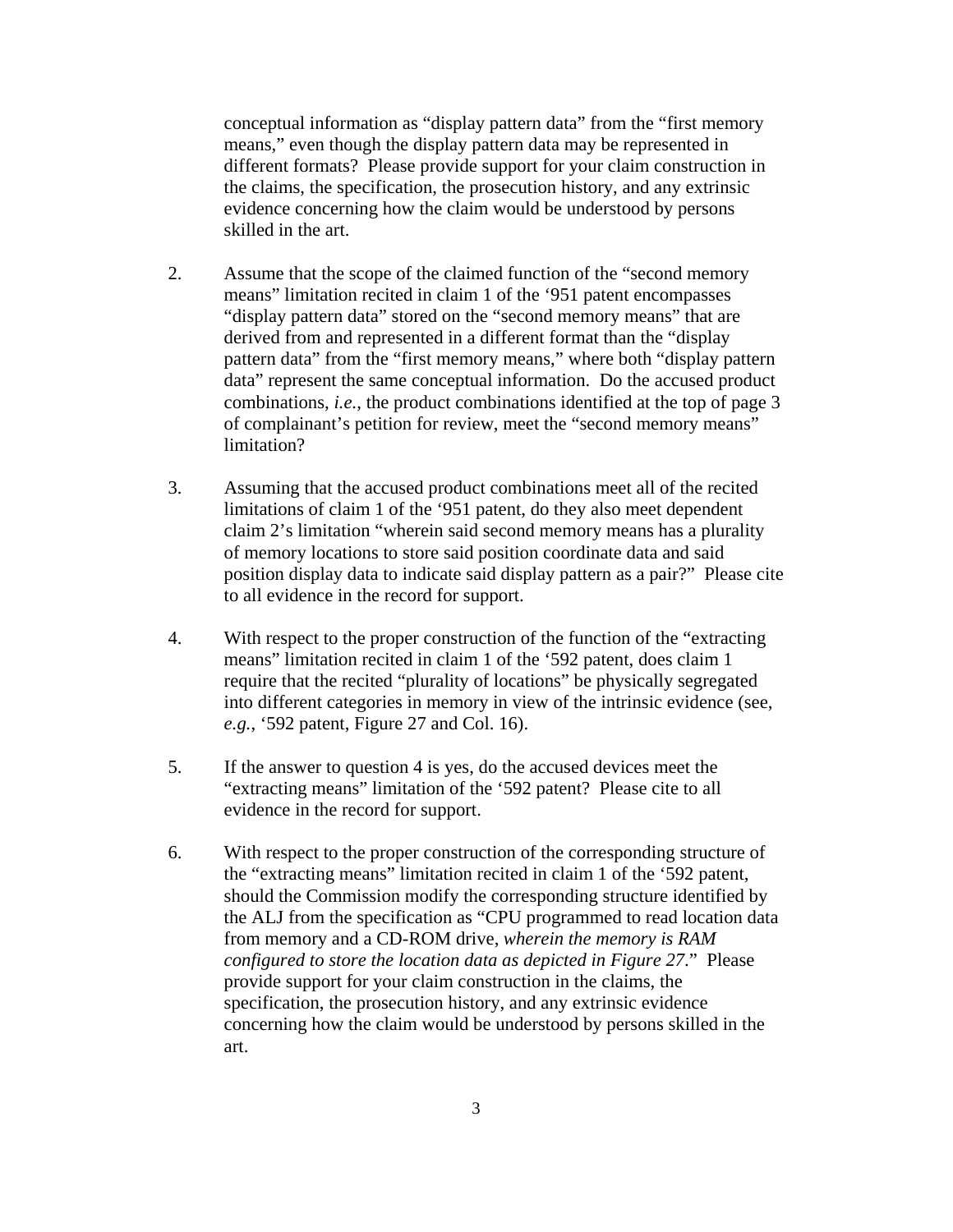- 7. If the answer to question 6 is yes, do the accused devices meet the "extracting means" limitation of the '592 patent?Please cite to all evidence in the record for support.
- 8. With respect to the proper construction of the limitation "a calculating device" recited in claim 1 of the '592 patent, does the intrinsic evidence require that the recited term "said locations" refer to the plurality of locations of the selected category that has been *extracted* by the "extracting means," rather than all locations of the selected category?
- 9. If the answer to question 8 is yes, do the "Search Near" mode and the "GPS Simulator" mode of the accused device meet the limitation "a calculating device." Please cite to all evidence in the record for support.
- 10. With respect to the functionality discussed on page 124, n. 19 of the ID, please cite to all evidence of record indicating how this feature operates and how this feature does or does not meet the "a calculating device" limitation of claim 1. Please cite to all evidence in the record for support.
- 11. Assuming that the specification of the '592 patent provides adequate support for the "extracting means" limitation of claim 1 and assuming that claim 1 is not directed to the disparaged problem in the prior art, does the specification provide adequate support for "a selector device" and "a location name display device" recited in claim 1 to satisfy the written description requirement of 35 U.S.C. § 112?
- 12. With respect to the economic prong of the domestic industry requirement, what is Pioneer's investment as opposed to DVA's investment for Pioneer's licensing activities with the entity identified on page 148 of the ID?
- 13. With respect to Pioneer's licensing negotiation efforts with the entity identified on page 151 of the ID, what is the contribution by Pioneer's U.S. employees?
- 14. Do payments made to outside counsel by complainant prior to filing the instant investigation constitute investment in exploitation of the patent under section  $337(a)(3)(C)$ ?
- 15. With respect to the table provided on pages 87-88 of complainant's posthearing brief and adopted by the ALJ on pages 157-158 of the ID, please identify the targeted licensee for each entry.
- 16. Is Pioneer's investment in exploitation of the asserted patents through licensing "substantial" under section 337(a)(3)(C), in light of the Commission's holding on page 31, first paragraph, of *Certain Printing*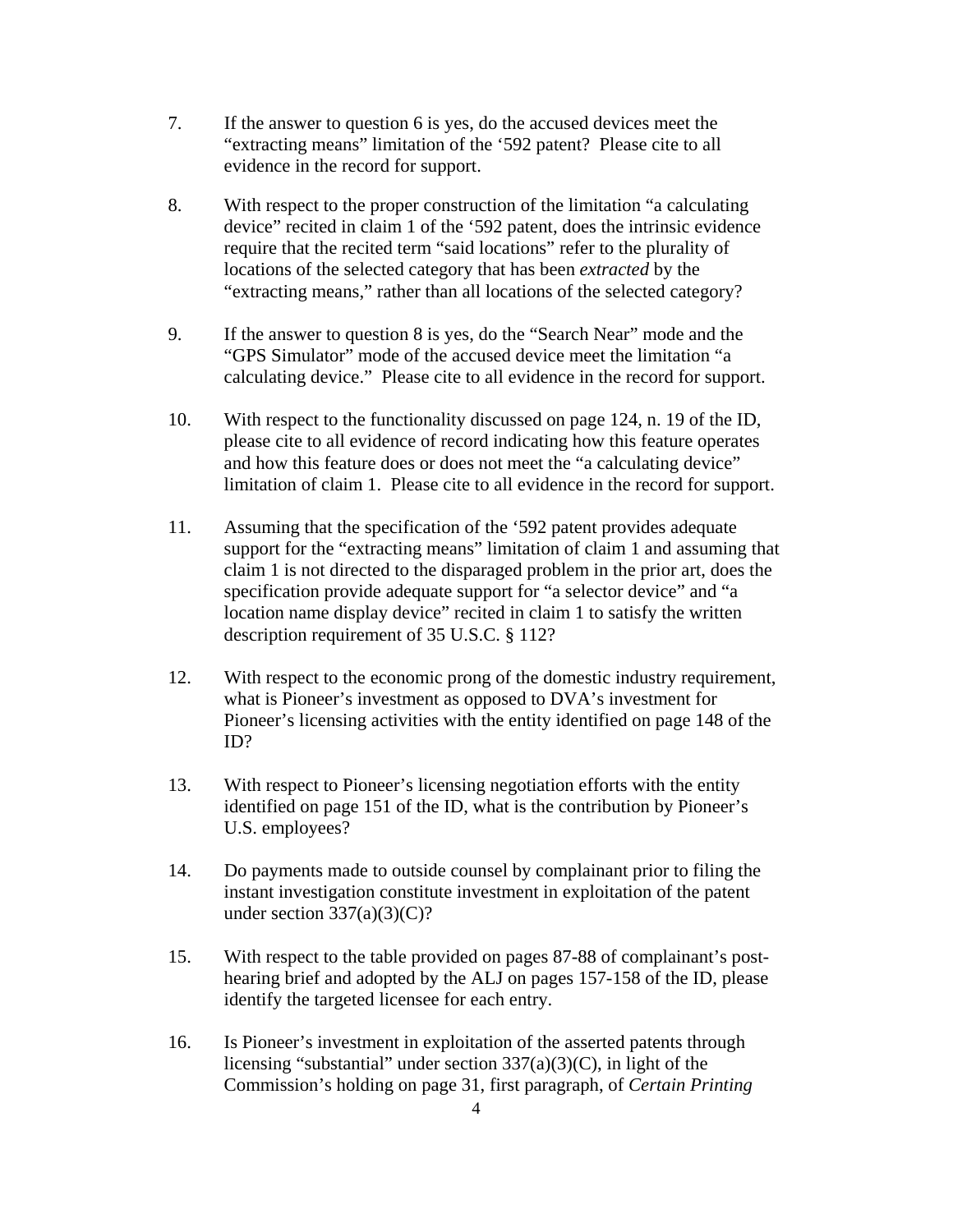*and Imaging Devices and Components Thereof*, 337-TA-690, Comm'n Op. (Feb. 1, 2011)?

In connection with the final disposition of this investigation, the Commission may (1) issue an order that could result in the exclusion of the subject articles from entry into the United States, and/or (2) issue one or more cease and desist orders that could result in a respondent being required to cease and desist from engaging in unfair acts in the importation and sale of such articles. Accordingly, the Commission is interested in receiving written submissions that address the form of remedy, if any, that should be ordered. If a party seeks exclusion of an article from entry into the United States for purposes other than entry for consumption, the party should so indicate and provide information establishing that activities involving other types of entry either are adversely affecting it or likely to do so. For background, *see In the Matter of Certain Devices for Connecting Computers via Telephone Lines*, Inv. No. 337-TA-360, USITC Pub. No. 2843 (December 1994) (Commission Opinion).

If the Commission contemplates some form of remedy, it must consider the effects of that remedy upon the public interest. The factors the Commission will consider include the effect that an exclusion order and/or cease and desist orders would have on (1) the public health and welfare, (2) competitive conditions in the U.S. economy, (3) U.S. production of articles that are like or directly competitive with those that are subject to investigation, and (4) U.S. consumers. The Commission is therefore interested in receiving written submissions that address the aforementioned public interest factors in the context of this investigation.

If the Commission orders some form of remedy, the United States Trade Representative, as delegated by the President, has 60 days to approve or disapprove the Commission's action. *See* Presidential Memorandum of July 21, 2005, 70 *Fed. Reg.* 43251 (July 26, 2005). During this period, the subject articles would be entitled to enter the United States under bond, in an amount determined by the Commission and prescribed by the Secretary of the Treasury. The Commission is therefore interested in receiving submissions concerning the amount of the bond that should be imposed if a remedy is ordered.

**WRITTEN SUBMISSIONS**:The parties to the investigation are requested to file written submissions on the issues identified in this notice. Parties to the investigation, interested government agencies, and any other interested parties are encouraged to file written submissions on the issues of remedy, the public interest, and bonding. Such submissions should address the recommended determination by the ALJ on remedy and bonding. Complainant and the Commission investigative attorney are also requested to submit proposed remedial orders for the Commission's consideration. Complainant is also requested to state the date that the patent expires and the HTSUS numbers under which the accused products are imported. The written submissions and proposed remedial orders must be filed no later than close of business on March 9, 2011. Reply submissions must be filed no later than the close of business on March 18, 2011. The written submissions must be no longer than 100 pages and the reply submissions must be no longer than 50 pages. No further submissions on these issues will be permitted unless otherwise ordered by the Commission.